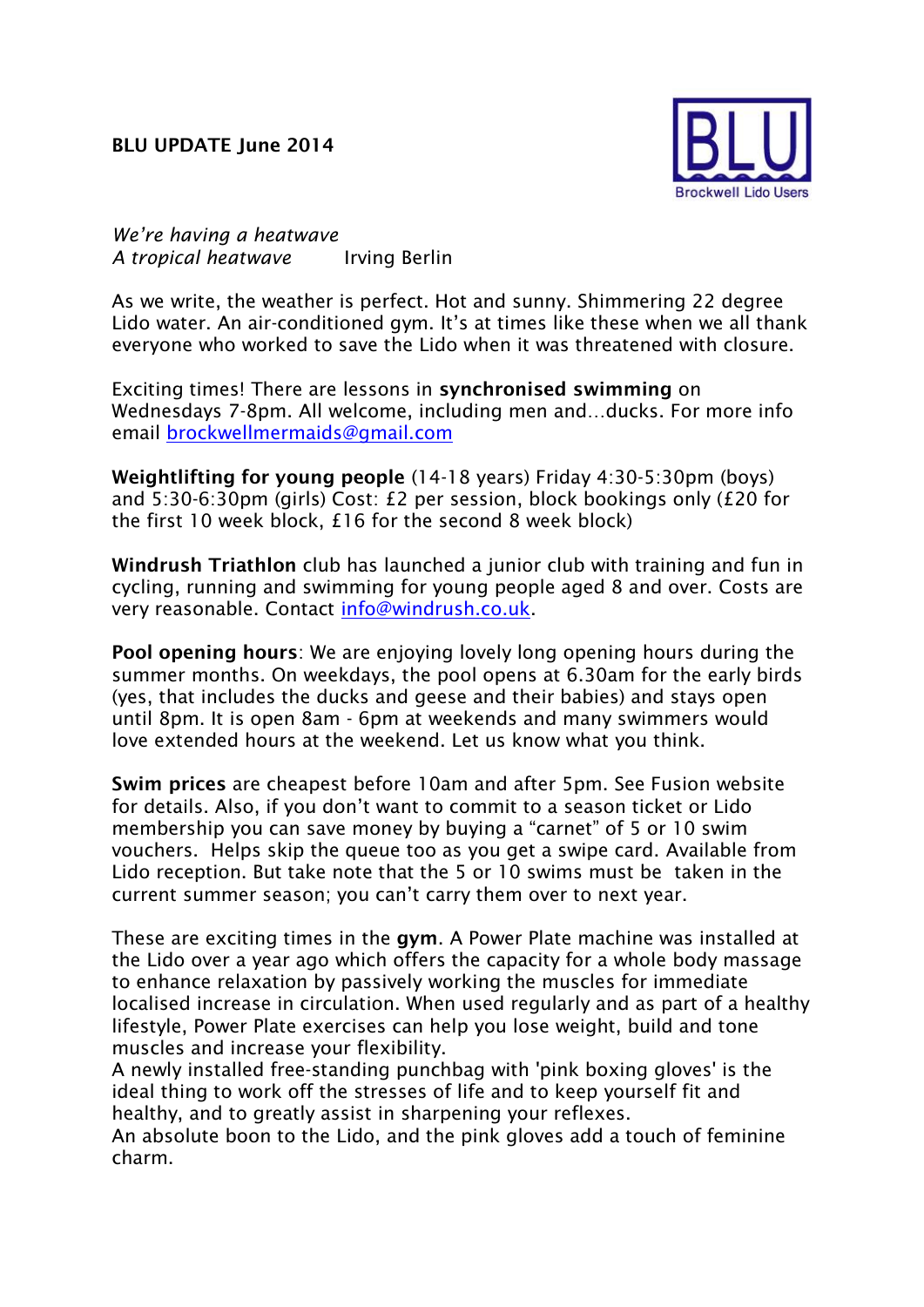We campaigned for improvements to the **wetside changing rooms** and cheered when the work was completed. Unfortunately, there are some snagging points and the spinners are out of commission. But we hope that all the problems will be resolved soon. Please note that a spinner will not survive mis-use such as putting a wetsuit or trainers in it or sitting on top of it – yes, this has been seen!

Brockwell Lido provided a suitably watery setting for a free screening of *Beasts of the Southern Wild* on Saturday 17th May as part of **Herne Hill Free Film Festival**. A capacity audience of 400 was able to watch this visually stunning and powerfully moving drama for free, thanks to the generous donation of the use of Brockwell Lido and staff time by Fusion. And The Lido Café cooked up a storm with its Cajun influenced BBQ. The event was also supported by grants and donations from Herne Hill Forum and Pedder estate agents. There may be an "extra" **free film** in August. Watch this space!

Water from Brockwell Lido has been donated to the Museum of Water. You can see the whole wonderful exhibition at Somerset House until Sunday 29th June. Check out [www.somersethouse.org.uk](http://www.somersethouse.org.uk/) 

## **Dates for your diary:**

**Sunday 22nd June -** W**indrush Aquathlon** <http://www.windrushtri.co.uk/page/windrush-aquathlon>

Thursday, 24<sup>th</sup> July Luna films present *Captain Philips* 12A. Doors open: 7:45pm. Performance starts 9:15pm. Tickets: £13.50

Every Tuesday 29th July – 2nd September 9.30 – 10.15am. Lido Mike is running his Gentle Fit Swim sessions again this year. Suitable for improver swimmers able to swim a minimum of 400m, the sessions will cover swim technique and develop swim fitness. Don't panic, the lessons are not aimed at making you into a potential triathlete! With a better technique you should find yourself being able to swim further with less effort. Cost £45. Contact Lido Mike at 07770261809 or [www.streamlineswims.com](http://www.streamlineswims.com/)

## Saturday 31st August Annual swimming races.

**Thursday, 18th Sept Luna film to be chosen by public vote**. Doors open: 7:45pm. Performance starts 9:15pm. Tickets: £13.50. Vote for your favourite 1980s classic by 31<sup>st</sup> July: check out [www.thelunacinema.com](http://www.thelunacinema.com/) to vote and of course buy tickets.